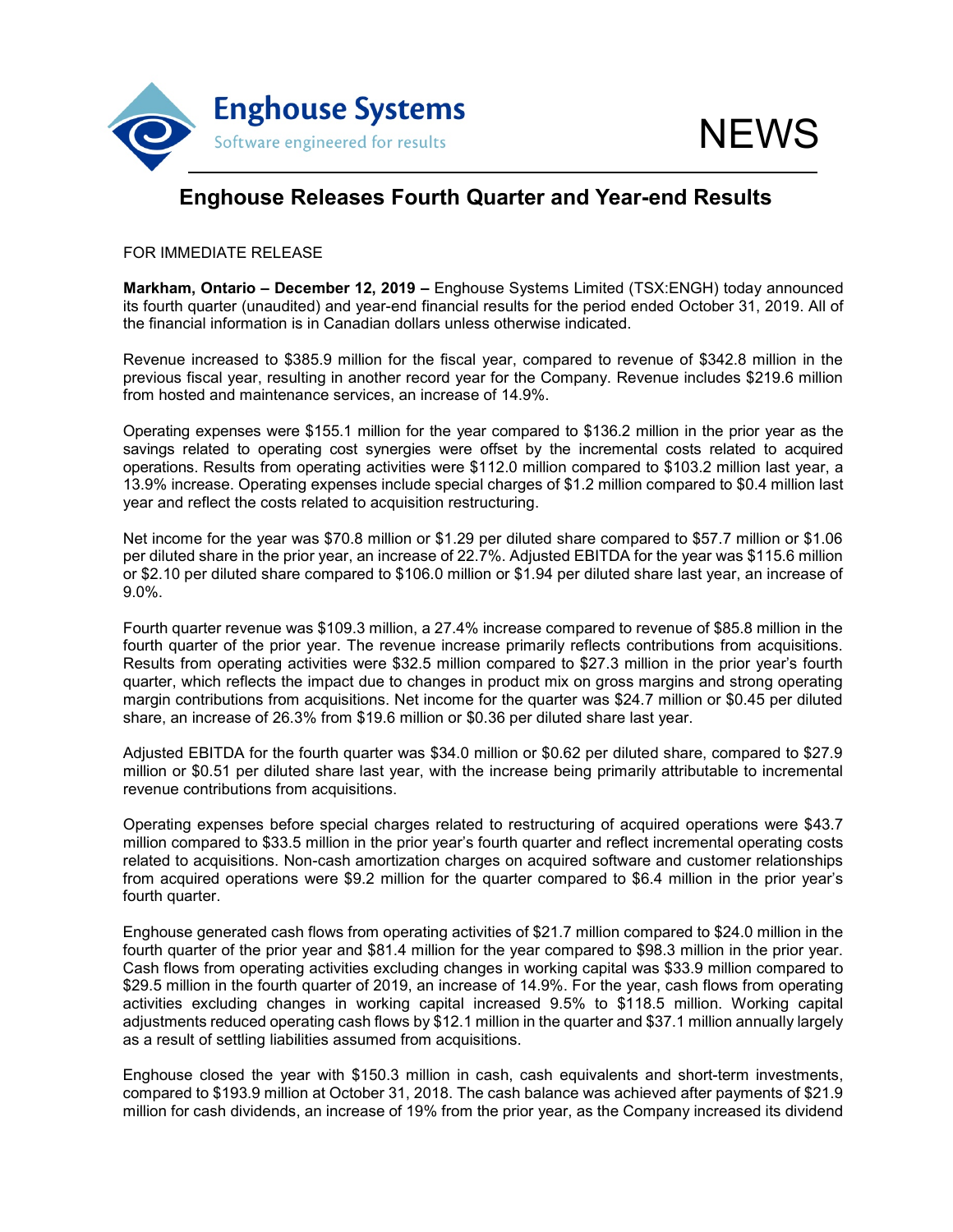for the eleventh consecutive year. The cash balance is also after the completion of six acquisitions in the year at a cost of \$101.2 million, net of cash acquired. These complementary acquisitions increased revenue while expanding Enghouse's product portfolio and local presence in new countries.

Late in the fourth quarter Enghouse completed the acquisition of Eptica S.A., which further expanded the Company's footprint in France and added customer engagement software solutions powered by AI to the Company's Interactive portfolio.

#### **Quarterly Dividend**

Today, the Board of Directors approved the Company's eligible quarterly dividend of \$0.11 per common share, payable on February 28, 2020 to shareholders of record at the close of business on February 14, 2020.

### **Conference Call**

A conference call to discuss the results will be held on Friday, December 13, 2019 at 8:45 a.m. EST. To participate, please call +1-647-792-1278 or North American Toll-Free +1-888-504-7961. Confirmation code: 9069095.

### **About Enghouse**

Enghouse Systems Limited is a leading global provider of enterprise software solutions serving a variety of distinct vertical markets. Its strategy is to build a diverse software company through strategic acquisitions targeting the Contact Center, Networks (OSS/BSS) and Transportation/Public Safety sectors. Enghouse shares are listed on the Toronto Stock Exchange under the symbol "ENGH". Further information about Enghouse may be obtained from the Company's website at www.enghouse.com.

### **Adjusted EBITDA**

The table below reconciles Adjusted EBITDA to the most directly comparable IFRS measure, Results from operating activities:

| Three months |        |          | Twelve months |         |          |  |
|--------------|--------|----------|---------------|---------|----------|--|
| 2019         | 2018   | Variance | 2019          | 2018    | Variance |  |
| \$           | \$     | \$       | \$            | \$      | \$       |  |
| 109,331      | 85,822 | 23.509   | 385.853       | 342.845 | 43,008   |  |
|              |        |          |               |         |          |  |
| 32.541       | 27.344 | 5.197    | 111.974       | 103.245 | 8,729    |  |
|              |        |          |               |         |          |  |
| 804          | 542    | 262      | 2,403         | 2.411   | (8)      |  |
| 677          | 57     | 620      | 1.203         | 390     | 813      |  |
| 34,022       | 27,943 | 6,079    | 115.580       | 106.046 | 9,534    |  |
|              |        |          |               |         |          |  |
| 31.1%        | 32.6%  |          | 30.0%         | 30.9%   |          |  |
|              |        |          |               |         |          |  |
| 0.62         | 0.51   | 0.11     | 2.10          | 1.94    | 0.16     |  |
|              |        |          |               |         |          |  |

#### *Non-IFRS Measures*

*The Company uses non-IFRS measures to assess its operating performance. Securities regulations require that companies caution readers that earnings and other measures adjusted to a basis other than IFRS do not have standardized meanings and are unlikely to be comparable to similar measures used by other companies. Accordingly, they should not be considered in isolation. The Company uses Adjusted EBITDA as a measure of operating performance. Therefore, Adjusted EBITDA may not be comparable to similar measures presented by other issuers. Adjusted EBITDA is calculated based on*  results from operating activities adjusted for depreciation of property and equipment, and special *charges for acquisition related restructuring costs. Management uses Adjusted EBITDA to evaluate operating performance as it excludes amortization of software and intangibles (which is an accounting allocation of the cost of software and intangible assets arising on acquisition), any impact of finance and tax related activities, asset depreciation, foreign exchange gains and losses, other income and restructuring costs primarily related to acquisitions.*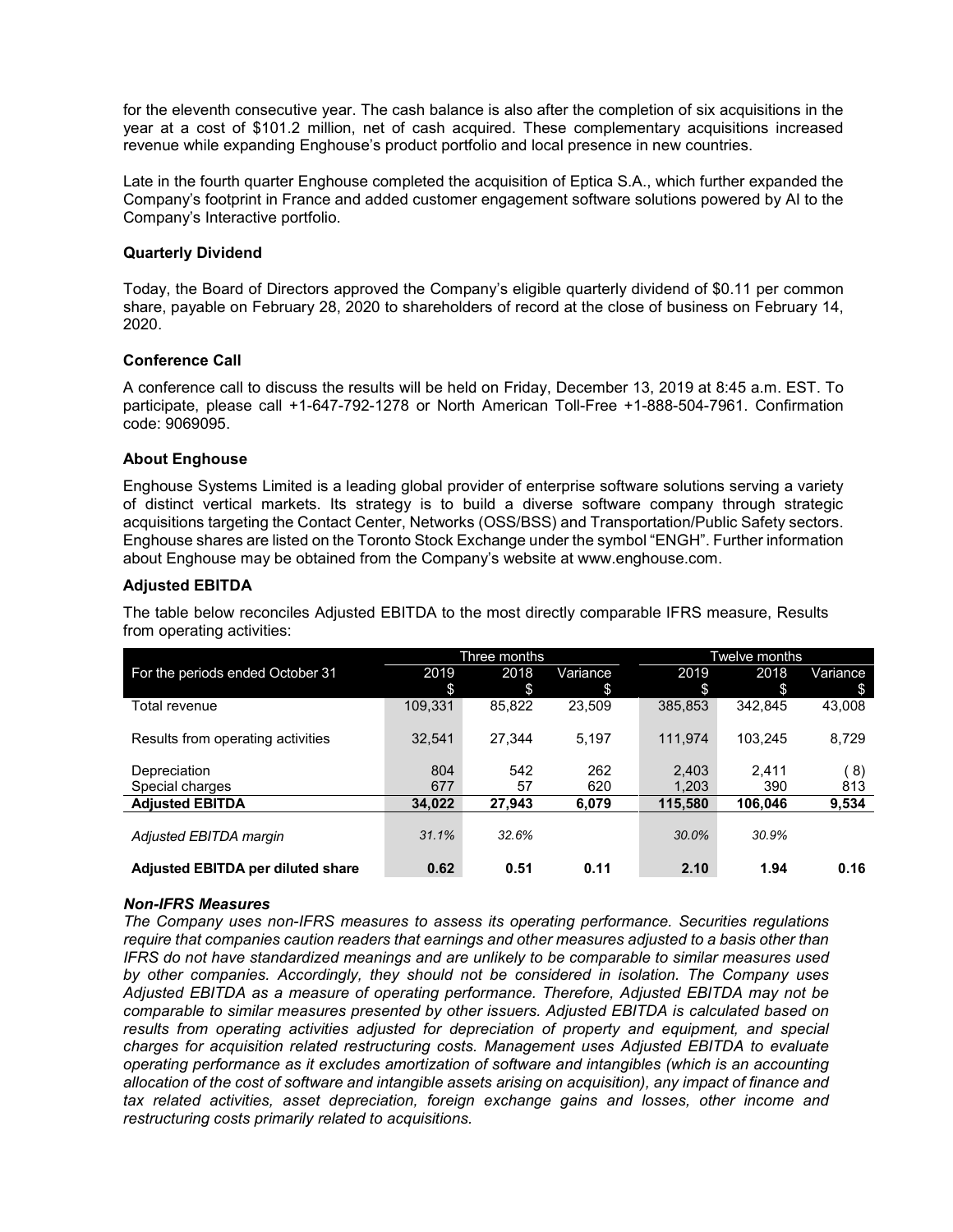## **Enghouse Systems Limited Condensed Consolidated Interim Statements of Financial Position**

*(in thousands of Canadian dollars)*

|                                             | As at October 31,<br>2019 | As at October 31,<br>2018 |
|---------------------------------------------|---------------------------|---------------------------|
| <b>Assets</b>                               |                           |                           |
| <b>Current assets:</b>                      |                           |                           |
| Cash and cash equivalents                   | \$144,764                 | \$187,551                 |
| Short-term investments                      | 5,505                     | 6,386                     |
| Accounts receivable                         | 84,982                    | 62,085                    |
| Prepaid expenses and other assets           | 11,147                    | 8,951                     |
|                                             | 246,398                   | 264,973                   |
| <b>Non-current assets:</b>                  |                           |                           |
| Property and equipment                      | 6,280                     | 5,279                     |
| Intangible assets                           | 121,885                   | 59,895                    |
| Goodwill                                    | 203,298                   | 155,419                   |
| Deferred income tax assets                  | 12,739                    | 9,634                     |
| <b>Total assets</b>                         | \$590,600                 | \$495,200                 |
| Liabilities                                 |                           |                           |
| <b>Current liabilities:</b>                 |                           |                           |
| Accounts payable and accrued liabilities    | \$62,813                  | 44,271<br>\$.             |
| Income taxes payable                        | 6,953                     | 4,904                     |
| Dividends payable                           | 6,021                     | 4,912                     |
| Provisions                                  | 6,536                     | 268                       |
| Deferred revenue                            | 78,405                    | 64,020                    |
| Current portion of long-term loans          | 249                       | 122                       |
|                                             | 160,977                   | 118,497                   |
| <b>Non-current liabilities:</b>             |                           |                           |
| Non-current portion of income taxes payable | 4,434                     | 7,466                     |
| Deferred income tax liabilities             | 16,197                    | 13,115                    |
| Deferred revenue                            | 3,665                     | 2,169                     |
| Net employee defined benefit obligation     | 2,380                     | 2,354                     |
| Long-term loans                             | 874                       | 1,475                     |
| <b>Total liabilities</b>                    | 188,527                   | 145,076                   |
| <b>Shareholders' Equity</b>                 |                           |                           |
| Share capital                               | 81,576                    | 78,997                    |
| Contributed surplus                         | 6,677                     | 4,866                     |
| Retained earnings                           | 309,198                   | 260,506                   |
| Accumulated other comprehensive income      | 4,622                     | 5,755                     |
| <b>Total shareholders' equity</b>           | 402,073                   | 350,124                   |
| Total liabilities and shareholders' equity  | \$590,600                 | \$495,200                 |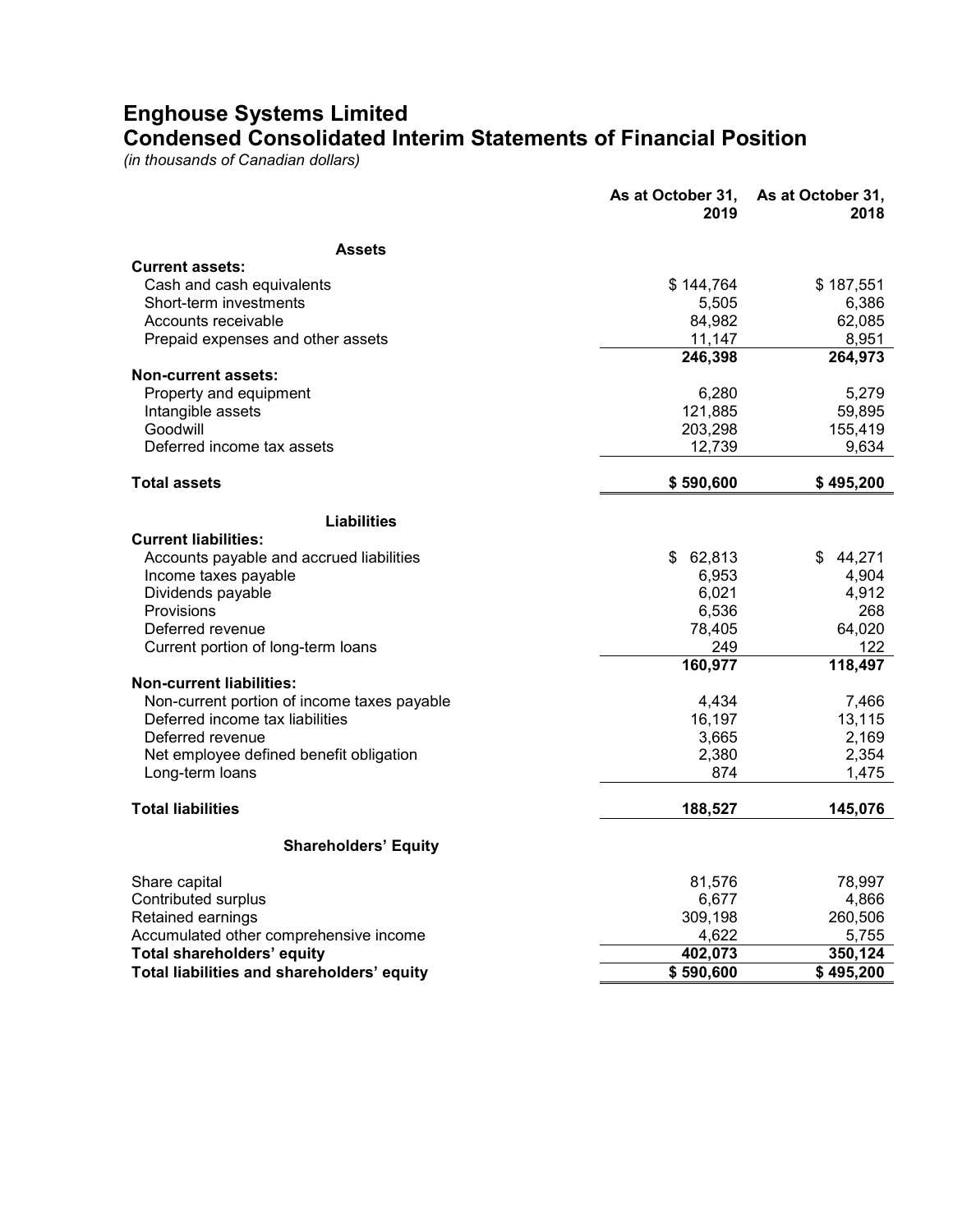# **Enghouse Systems Limited Condensed Consolidated Interim Statements of Operations and**

### **Comprehensive Income**

*(in thousands of Canadian dollars, except per share amounts)*

|                                                                                                              | <b>Three months ended</b> | Year ended  |            |            |
|--------------------------------------------------------------------------------------------------------------|---------------------------|-------------|------------|------------|
|                                                                                                              |                           | October 31  |            | October 31 |
|                                                                                                              | 2019                      | 2018        | 2019       | 2018       |
|                                                                                                              | (Unaudited)               | (Unaudited) |            |            |
| <b>Revenue</b>                                                                                               |                           |             |            |            |
| Software licenses                                                                                            | \$ 26,765                 | \$20,260    | \$89,093   | \$85,682   |
| Hosted and maintenance services                                                                              | 60,931                    | 48,459      | 219,630    | 191,080    |
| Professional services                                                                                        | 16,962                    | 15,294      | 60,889     | 58,266     |
| Hardware                                                                                                     | 4,673                     | 1,809       | 16,241     | 7,817      |
|                                                                                                              | 109,331                   | 85,822      | 385,853    | 342,845    |
| <b>Direct costs</b>                                                                                          |                           |             |            |            |
| Software licenses                                                                                            | 1,403                     | 1,396       | 5,461      | 6,863      |
| <b>Services</b>                                                                                              | 27,156                    | 22,431      | 101,281    | 91,766     |
| Hardware                                                                                                     | 3,823                     | 1,066       | 12,061     | 4,793      |
|                                                                                                              | 32,382                    | 24,893      | 118,803    | 103,422    |
| Revenue, net of direct costs                                                                                 | 76,949                    | 60,929      | 267,050    | 239,423    |
|                                                                                                              |                           |             |            |            |
| <b>Operating expenses</b>                                                                                    |                           |             |            |            |
| Selling, general and administrative                                                                          | 25,635                    | 21,777      | 92,421     | 86,209     |
| Research and development                                                                                     | 17,292                    | 11,209      | 59,049     | 47,168     |
| Depreciation                                                                                                 | 804                       | 542         | 2,403      | 2,411      |
| Special charges                                                                                              | 677                       | 57          | 1,203      | 390        |
|                                                                                                              | 44,408                    | 33,585      | 155,076    | 136,178    |
| <b>Results from operating activities</b>                                                                     | 32,541                    | 27,344      | 111,974    | 103,245    |
|                                                                                                              |                           |             |            |            |
| Amortization of acquired software and customer relationships                                                 | (9, 244)                  | (6,386)     | (31, 697)  | (28, 149)  |
| Foreign exchange (loss) gains                                                                                | (367)                     | 1,064       | 66         | 599        |
| Finance income                                                                                               | 331                       | 198         | 1,805      | 476        |
| Finance expenses                                                                                             | (10)                      | (79)        | (76)       | (213)      |
| Other income                                                                                                 | 1,765                     | 136         | 2,176      | 2,076      |
| Income before income taxes                                                                                   | 25,016                    | 22,277      | 84,248     | 78,034     |
| Provision for income taxes                                                                                   | 329                       | 2,725       | 13,399     | 20,289     |
|                                                                                                              |                           |             |            |            |
| Net income for the period                                                                                    | \$24,687                  | \$19,552    | \$70,849   | \$57,745   |
| Items that are or may be reclassified subsequently to profit or                                              |                           |             |            |            |
| loss:<br>Cumulative translation adjustment<br>Unrealized loss on investments in equity securities designated | 2,171                     | (3,350)     | (1,795)    | (2,019)    |
| at FVOCI                                                                                                     |                           | (1,673)     |            | (822)      |
| Deferred income tax (expense) recovery                                                                       | (119)                     | 222         | (119)      | 109        |
|                                                                                                              |                           |             |            |            |
| Other comprehensive income (loss)                                                                            | 2,052                     | (4, 801)    | (1, 914)   | (2,732)    |
| <b>Comprehensive income</b>                                                                                  | \$26,739                  | \$14,751    | \$68,935   | \$55,013   |
| <b>Earnings per share</b>                                                                                    |                           |             |            |            |
| Basic                                                                                                        | \$<br>0.45                | \$<br>0.36  | \$<br>1.30 | \$<br>1.06 |
| Diluted                                                                                                      | \$<br>0.45                | \$<br>0.36  | \$<br>1.29 | \$<br>1.06 |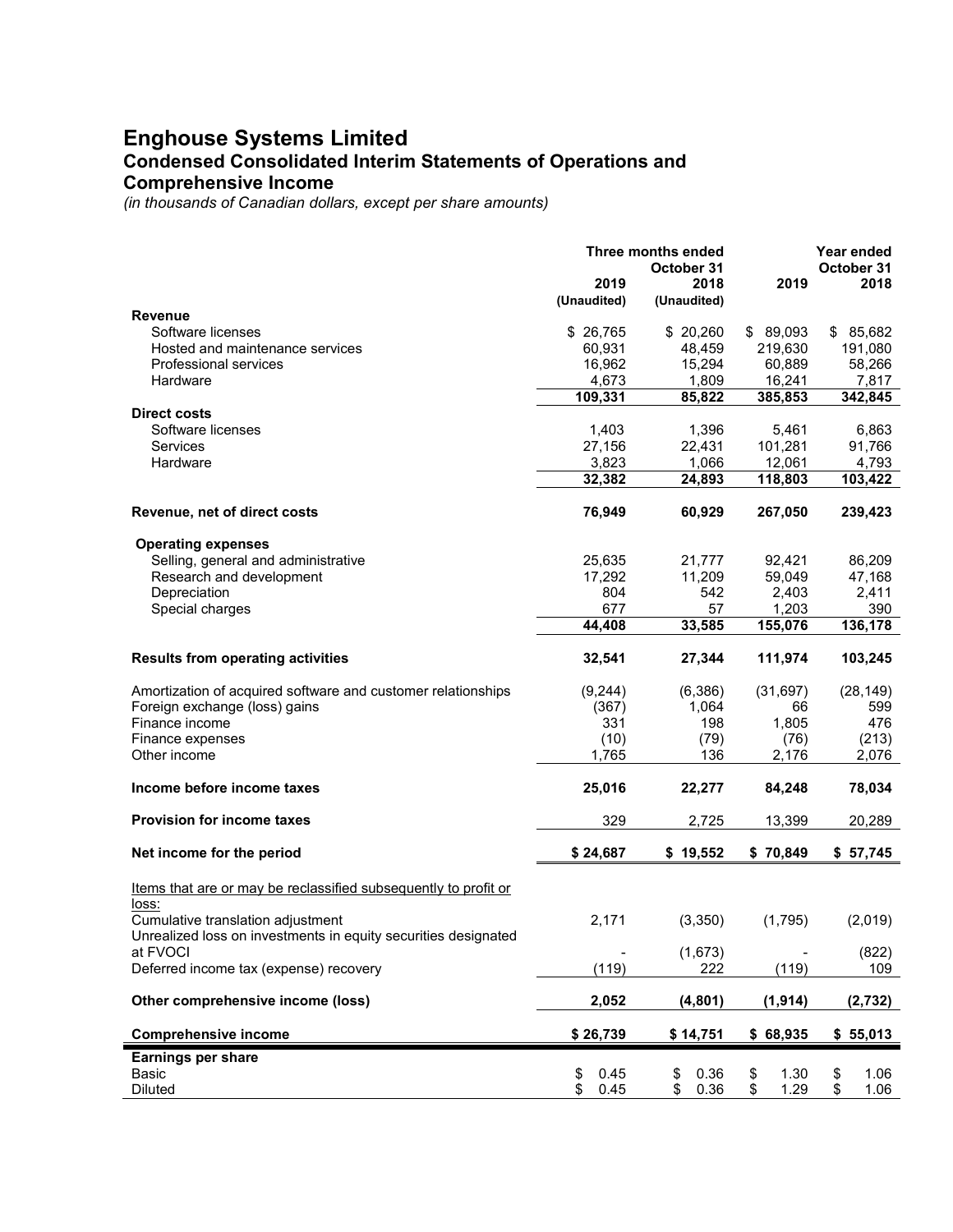## **Enghouse Systems Limited Condensed Consolidated Interim Statements of Changes in Shareholders' Equity**

*(in thousands of Canadian dollars)*

|                                                |              |               |                    | Accumulated<br>other |                 |          |
|------------------------------------------------|--------------|---------------|--------------------|----------------------|-----------------|----------|
|                                                | <b>Share</b> | Share capital | <b>Contributed</b> | comprehensive        | <b>Retained</b> |          |
|                                                | capital      |               | surplus            | (loss) income        | earnings        | Total    |
|                                                | #*           | \$            |                    |                      |                 |          |
| As at November 1, 2018 as previously presented | 54,580,024   | 78,997        | 4,866              | 5,755                | 260,506         | 350,124  |
| IFRS 9 transition adjustment                   |              |               |                    | 781                  | (781)           |          |
| IFRS 15 transition adjustment                  |              |               |                    |                      | 1.590           | 1,590    |
| Adjusted balance as at November 1, 2018        | 54,580,024   | 78,997        | 4,866              | 6,536                | 261,315         | 351,714  |
| Net income for the year                        |              |               |                    |                      | 70,849          | 70,849   |
| Cumulative translation adjustment              |              |               |                    | (1,795)              |                 | (1,795)  |
| Deferred income tax expense                    |              |               |                    | (119)                |                 | 119)     |
| Comprehensive income for the year              |              |               |                    | (1, 914)             | 70,849          | 68,935   |
| Employee share options:                        |              |               |                    |                      |                 |          |
| Value of services recognized                   |              |               | 2,268              |                      |                 | 2,268    |
| Proceeds on issuing shares                     | 157,400      | 2,579         | (457)              |                      |                 | 2,122    |
| Dividends declared                             |              |               |                    |                      | (22,966)        | (22,966) |
| As at October 31, 2019                         | 54,737,424   | 81.576        | 6.677              | 4,622                | 309,198         | 402,073  |
|                                                |              |               |                    |                      |                 |          |
| As at November 1, 2017                         | 53,986,424   | 71,422        | 4,715              | 8,487                | 221,775         | 306,399  |
| Net income for the year                        |              |               |                    |                      | 57,745          | 57,745   |
| Cumulative translation adjustment              |              |               |                    | (2,019)              |                 | (2,019)  |
| Unrealized losses on investments in equity     |              |               |                    |                      |                 |          |
| securities designated at FVOCI                 |              |               |                    | (822)                |                 | (822)    |
| Deferred income tax recovery                   |              |               |                    | 109                  |                 | 109      |
| Comprehensive income for the year              |              |               |                    | (2,732)              | 57,745          | 55,013   |
| Employee share options:                        |              |               |                    |                      |                 |          |
| Value of services recognized                   |              |               | 1,545              |                      |                 | 1,545    |
| Proceeds on issuing shares                     | 593,600      | 7,575         | (1, 394)           |                      |                 | 6,181    |
| Dividends declared                             |              |               |                    |                      | (19,014)        | (19,014) |
| As at October 31, 2018                         | 54,580,024   | 78,997        | 4,866              | 5,755                | 260,506         | 350,124  |

*\* On January 25, 2019, the Company completed a share split whereby each issued and outstanding common share has been doubled. All references to capital stock, options and per share data have been adjusted retrospectively to reflect the Company's two-for-one share split for the years ended October 31, 2019 and 2018.*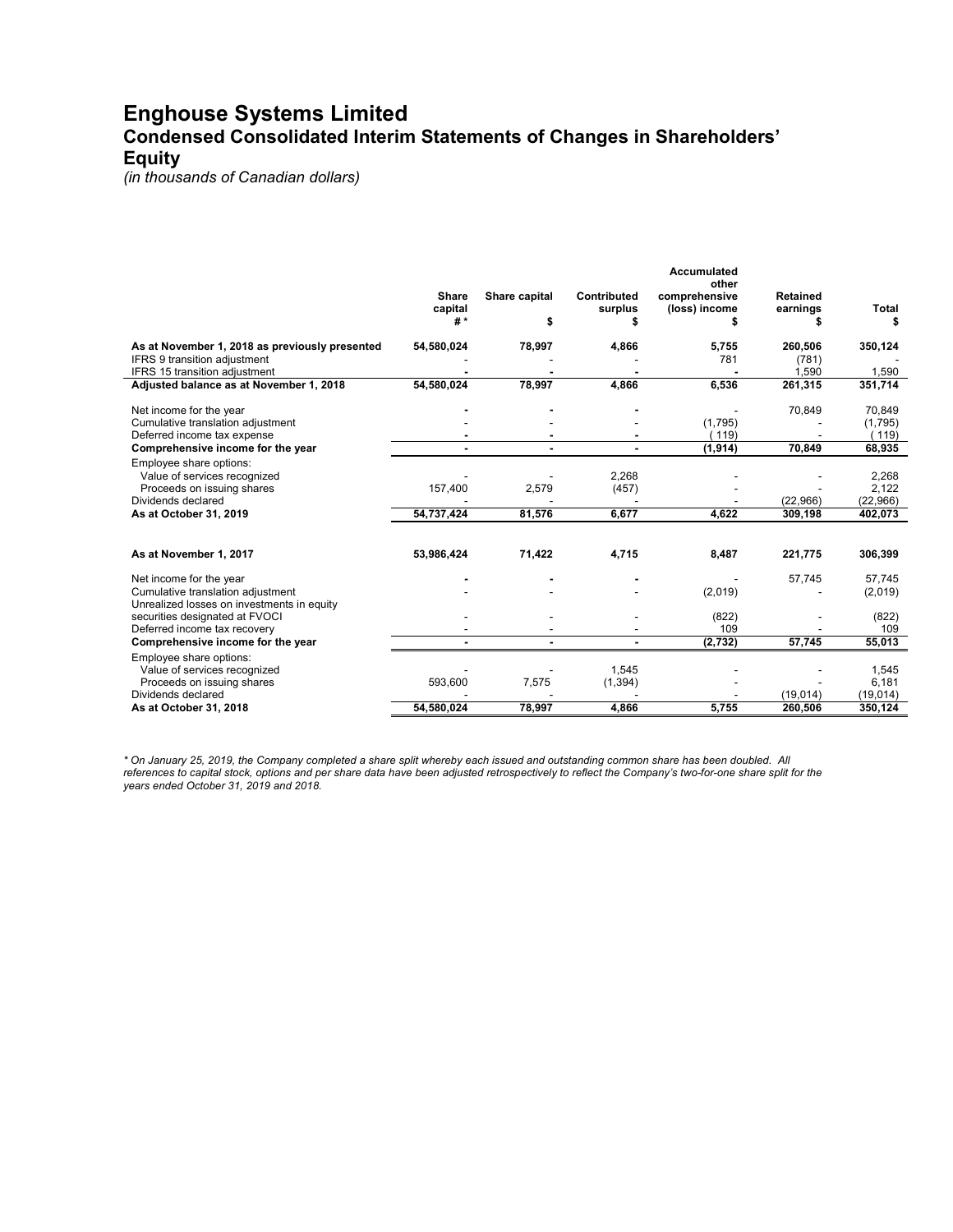## **Enghouse Systems Limited Condensed Consolidated Interim Statements of Cash Flows**

*(in thousands of Canadian dollars)*

|                                                                | 2019<br>(Unaudited) | Three months ended<br>October 31<br>2018<br>(Unaudited) | 2019         | Year ended<br>October 31<br>2018 |
|----------------------------------------------------------------|---------------------|---------------------------------------------------------|--------------|----------------------------------|
| Cash flows from operating activities                           |                     |                                                         |              |                                  |
| Net income for the period                                      | \$24,687            | \$<br>19,552                                            | 70.849<br>\$ | \$57,745                         |
| <b>Adjustments for:</b>                                        |                     |                                                         |              |                                  |
| Depreciation of property, plant and equipment                  | 804                 | 542                                                     | 2,403        | 2,411                            |
| Amortization of acquired software and customer relationships   | 9,244               | 6,386                                                   | 31,697       | 28,149                           |
|                                                                |                     |                                                         |              |                                  |
| Stock-based compensation expense                               | 545                 | 374                                                     | 2,268        | 1,545                            |
| Provision for income taxes                                     | 329                 | 2,725                                                   | 13,399       | 20,289                           |
| Finance expenses and other income                              | (1,755)             | (57)                                                    | (2,100)      | (1,863)                          |
|                                                                | 33,854              | 29,522                                                  | 118,516      | 108,276                          |
| Changes in non-cash operating working capital                  | (4, 931)            | (295)                                                   | (15, 732)    | 6,313                            |
| Income taxes paid                                              | (7, 194)            | (5, 193)                                                | (21, 409)    | (16, 334)                        |
| Net cash flows from operating activities                       | 21,729              | 24,034                                                  | 81,375       | 98,255                           |
|                                                                |                     |                                                         |              |                                  |
| Cash flows from investing activities                           |                     |                                                         |              |                                  |
| Purchase of property, plant and equipment                      | (815)               | (706)                                                   | (2, 155)     | (2, 244)                         |
| Acquisitions, net of cash acquired of \$2,743 (Q4/18 - \$Nil), |                     |                                                         | (101, 219)   | (9,675)                          |
| YTD 2019 - \$36,708 (2018 - \$1,235)                           | (6,986)             |                                                         |              |                                  |
| Purchase consideration for prior period acquisitions           |                     | (192)                                                   | (1, 105)     | (7, 137)                         |
| Sale of short-term investments                                 | 2,819               | 711                                                     | 1,709        | 3,197                            |
| Net cash flows used in investing activities                    | (4,982)             | (187)                                                   | (102, 770)   | (15, 859)                        |
|                                                                |                     |                                                         |              |                                  |
| Cash flows from financing activities                           |                     |                                                         |              |                                  |
| Issuance of share capital                                      | 774                 | 1,354                                                   | 2,122        | 6,181                            |
| Repayment of loans                                             | (495)               | (437)                                                   | (1, 452)     | (1, 172)                         |
| Payment of cash dividend                                       | (6, 017)            | (4, 899)                                                | (21, 857)    | (18, 422)                        |
| Net cash flows used in financing activities                    | (5,738)             | (3,982)                                                 | (21, 187)    | (13, 413)                        |
|                                                                |                     |                                                         |              |                                  |
| Effect of currency translation adjustments on cash and cash    |                     |                                                         |              |                                  |
| equivalents                                                    | 333                 | (2,079)                                                 | (205)        | (2,040)                          |
|                                                                |                     |                                                         |              |                                  |
| Net increase (decrease) in cash and cash equivalents during    | 11,342              | 17,786                                                  | (42, 787)    | 66,943                           |
| the period                                                     |                     |                                                         |              |                                  |
| Cash and cash equivalents - beginning of period                | 133,422             | 169,765                                                 | 187,551      | 120,608                          |
| Cash and cash equivalents - end of period                      | \$144.764           | \$187,551                                               | \$144,764    | \$187,551                        |
|                                                                |                     |                                                         |              |                                  |